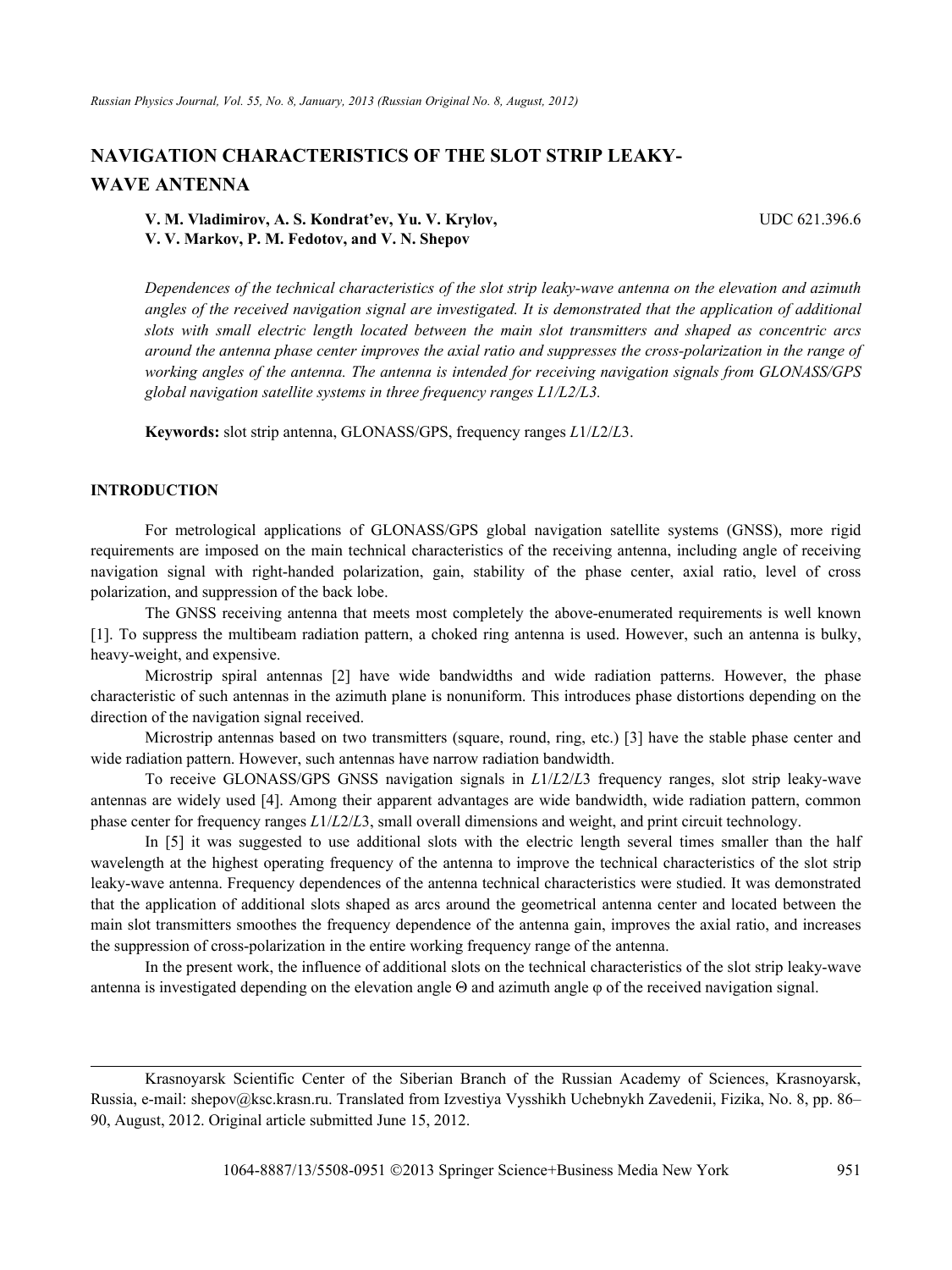

Fig. 1. Upper (*a*) and lower (*b*) sides of the antenna transmitter.

# **TRANSMITTER OF THE SLOT STRIP ANTENNA**

Figure 1 shows the topology of the transmitter developed for the slot strip leaky-wave antenna. The transmitter is manufactured using the circuit board 1.524 mm thick with dielectric permittivity  $\varepsilon = 3.3$  and dual-sided metallization. The transmitter diameter is 145 mm. At one transmitter side, the feeding microstrip line (MSL) *1* is located. To establish the leaky-wave regime, the MSL is loaded with active resistance *2* equal to the wave impedance of the line. Main slot transmitters *3* are located on the other metallized side of the transmitter. To receive signals with right-handed polarization, the main slot transmitters are performed as spiral sections twisted around the geometrical center of the antenna. Resonant frequencies of the main slot transmitters were tuned alternately for frequency ranges  $L1$  and  $L2 + L3$ . For better adjustment to the feeding line, the slot transmitters in the area of connection with MSL *4* are linear. Additional slots with electric length several times smaller than the half wavelength at the highest operating frequency of antenna *5* are fabricated. Additional slots are performed as concentric arcs around the phase centre of the antenna coinciding with its geometrical centre.

To suppress the surface waves, two series of metallized apertures *6* are made along the antenna edge. The distance between the apertures is smaller than one tenth of the wavelength at the highest operating frequency of the antenna.

#### **RESULTS AND DISCUSSION**

Figure 2 shows the measured standing-wave voltage ratio (SWVR) of the antenna without (small squares) and with additional slots with smaller electric length (circles). From the figure it can be seen that the character of SWVR frequency dependences for both antennas in *L*1/*L*2/*L*3 frequency ranges is identical. The measured SWVR values do not exceed 1.5. Hence, introducing additional slots with smaller electric length into the antenna transmitter does not influence the adjustment of the main slot transmitters of the antenna to the feeding MSL in frequency ranges *L*1/*L*2/*L*3.

Figure 3 shows the angular dependences of the gain *G* of the antenna calculated without (the dashed curve) and with additional slots (the solid curve) in the vertical plane at the main carrier frequency of the GLONASS navigation signal in the *L*2 range (1246 MHz). It can be seen that the character of their angular dependences and the absolute gain values of the radiation patterns almost coincide.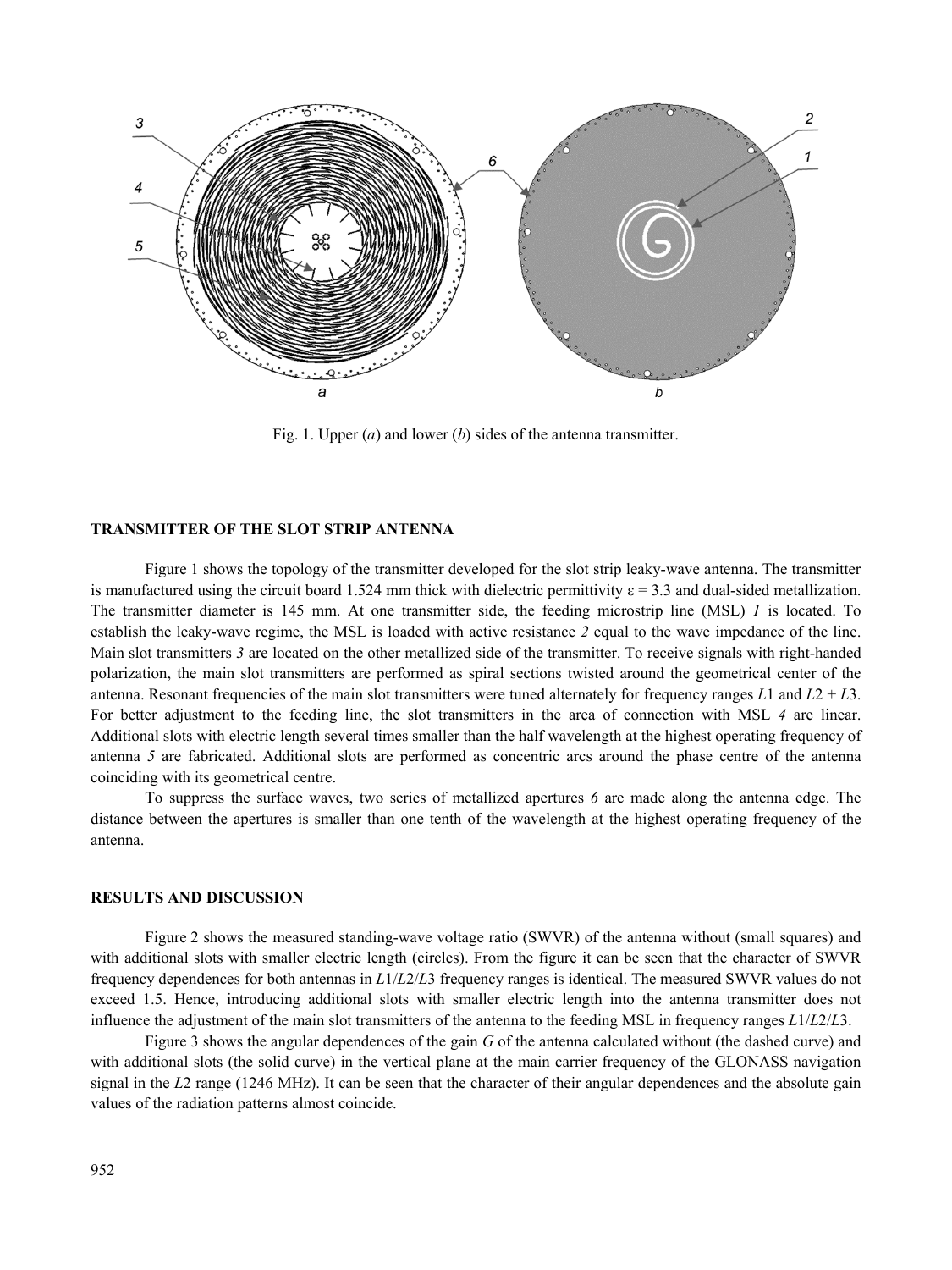

Fig. 4. Axial ratio of the antennas. Fig. 5. Antenna cross-polarization.

Figures 4 and 5 show the calculated angular dependences of the axial ratio (*A.R.*) and cross-polarization (X-pol) levels of the antennas at a frequency of 1246 MHz. The dashed curve here is for the antenna without additional slots, and the solid curve is for the antenna with additional slots. From the figures it can be seen that introducing additional slots improves the axial ratio (Fig. 4) and increases the suppression of cross-polarization (Fig. 5). In addition, the angular dependences of the axial ratio factor and cross-polarization become more uniform near the zenith direction of the antenna radiation pattern.

Figure 6 shows the calculated phase patterns of the antennas, where Fig. 6*a* shows the dependence of the signal phase ( $\psi$ ) on the elevation angle  $\Theta$  and azimuth angle  $\phi$  at a frequency of 1246 MHz for the antenna with additional slots, and Fig. 6*b*, *c*, and *d* compares the phase patterns of the antennas without (crosses) and with additional slots (closed circles) at the central frequencies in *L*1, *L*2, and *L*3 ranges for angles  $\Theta = \pm 85^{\circ}$  and  $\varphi = \pm 180^{\circ}$ , where  $\Theta = 0$  is the zenith angle of the antenna radiation pattern. From Fig. 6 it can be seen that the nonuniformity of the phase pattern of the antennas with additional slots is similar to that of the phase pattern of the antenna without additional slots in *L*1 and is smaller in *L*2 and *L*3.

To elucidate reasons for improving technical characteristics of the slot strip leaky-wave antenna, we now consider the influence of additional slots on the distribution of ultrahigh frequency current over the main slot transmitters.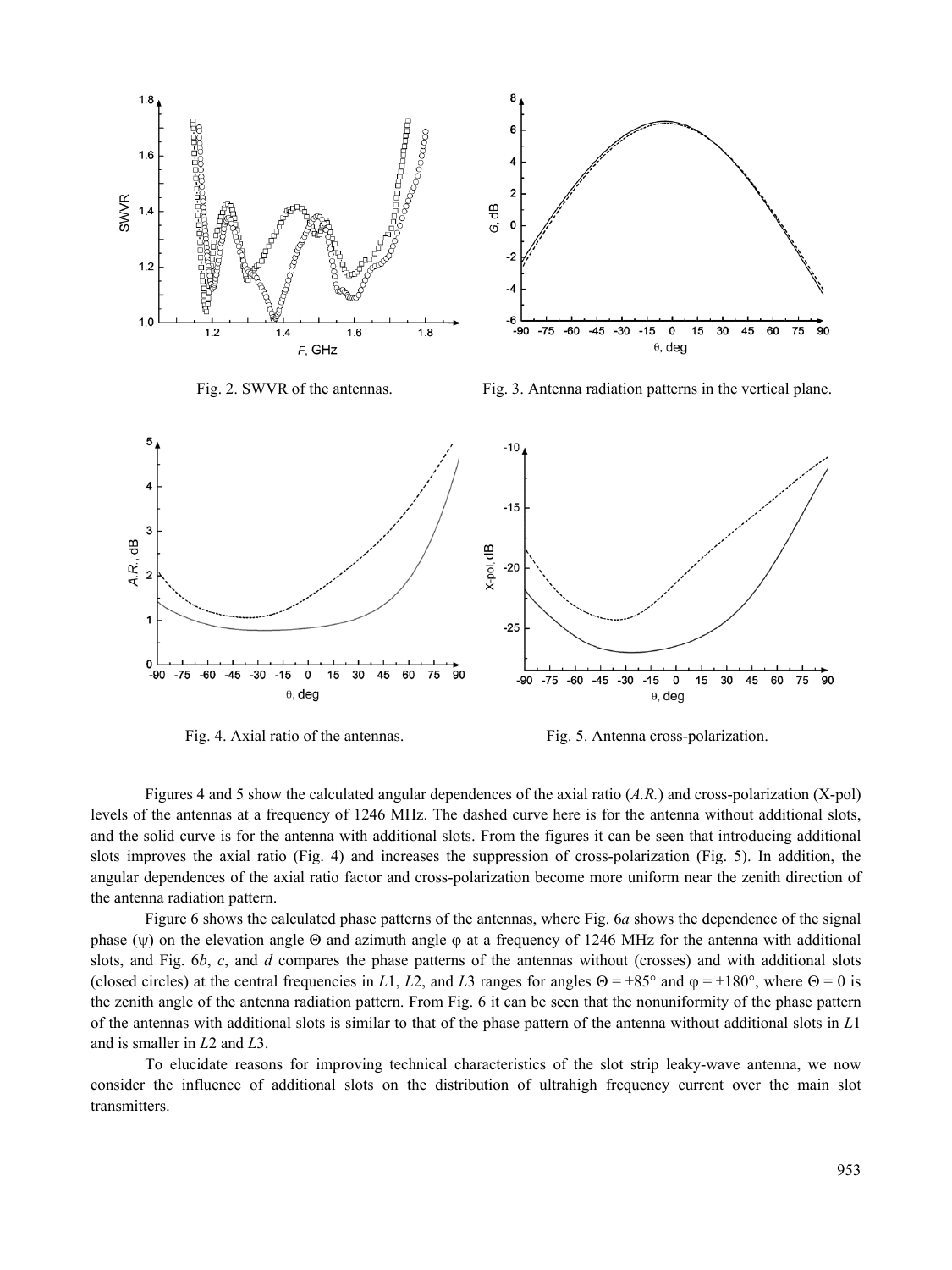

Fig. 6. Phase patterns of the antennas.

Figure 7 shows a part of the antenna with the current distribution over its surface. The antenna without additional slots is shown in Fig. 7*a* and the antenna with additional slots is shown in Fig. 7*b*. From the figure it can be seen that the additional slots performed as concentric arcs around the phase center of the antenna allow the current lines to be more uniformly distributed over the main slot transmitters, improving the technical characteristics of the antenna.

### **CONCLUSIONS**

Thus, the dependences of the technical characteristics of the slot strip leaky-wave antenna with right-handed polarization on the elevation and azimuth angles of the received navigation signal have been investigated in the present work. It has been demonstrated that introducing additional slots with small electric length between the main slot transmitters performed as concentric arcs around the phase center of the antenna improves the axial ratio and suppresses the cross-polarization in the range of working angles of the antenna. The angular dependences of the antenna technical characteristics are improved due to additional slots. The current antinodes are more uniformly distributed over the length of the main slot transmitters of the antenna.